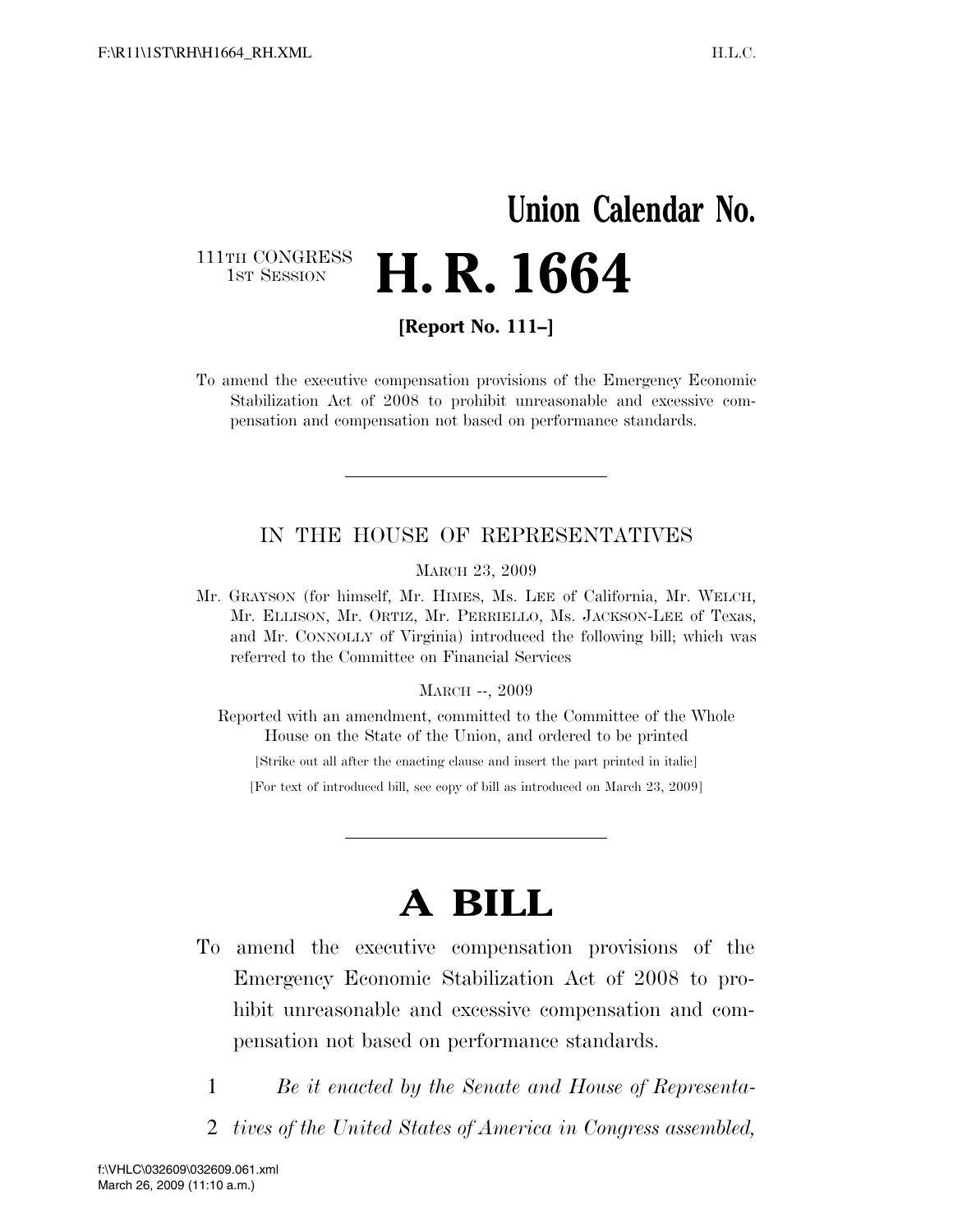### *SECTION 1. PROHIBITION ON CERTAIN COMPENSATION.*

 *(a) PROHIBITION ON CERTAIN COMPENSATION NOT BASED ON PERFORMANCE STANDARDS.—Section 111 of the Emergency Economic Stabilization Act of 2008 (12 U.S.C. 5221) is amended by redesignating subsections (e) through (h) as subsections (f) through (i), and inserting after sub-section (d) the following:* 

 *''(e) PROHIBITION ON CERTAIN COMPENSATION NOT BASED ON PERFORMANCE STANDARDS.—*

 *''(1) PROHIBITION.—No financial institution that has received or receives a direct capital invest- ment under the Troubled Assets Relief Program under this title, or with respect to the Federal National Mortgage Association, the Federal Home Loan Mort- gage Corporation, or a Federal home loan bank, under the amendments made by section 1117 of the Housing and Economic Recovery Act of 2008, may, while that capital investment remains outstanding, make a compensation payment, other than a lon- gevity bonus or a payment in the form of restricted stock, to any executive or employee under any exist- ing compensation arrangement, or enter into a new compensation payment arrangement, if such com- pensation payment or compensation payment ar-rangement—*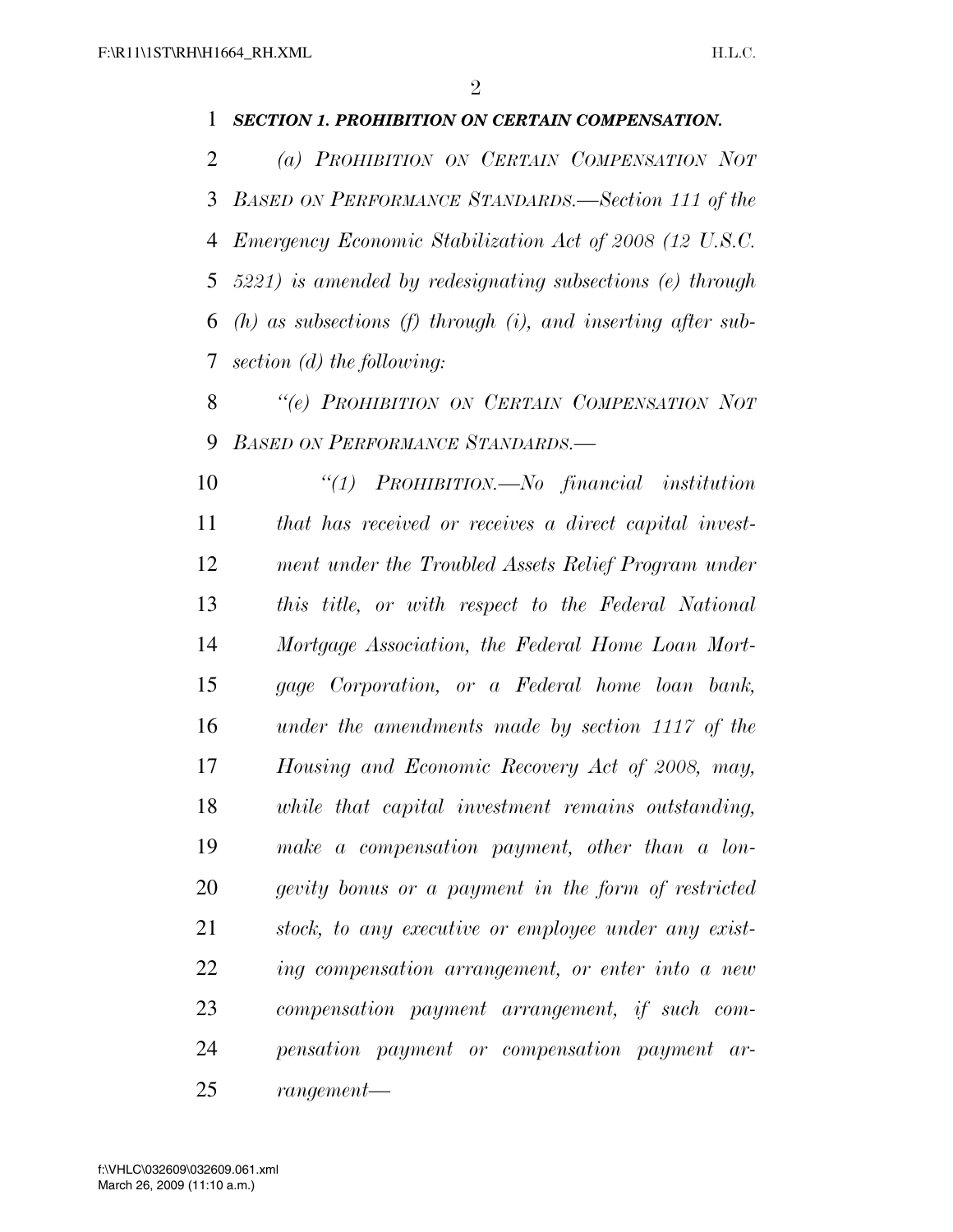| $\mathbf{1}$   | $\lq (A)$ provides for compensation that is un-          |
|----------------|----------------------------------------------------------|
| $\overline{2}$ | reasonable or excessive, as defined in standards         |
| 3              | established by the Secretary, in consultation with       |
| $\overline{4}$ | the Chairperson of the Congressional Oversight           |
| 5              | Panel established under section 125, in accord-          |
| 6              | ance with paragraph $(2)$ ; or                           |
| 7              | $\lq\lq B$ includes any bonus or other supple-           |
| 8              | mental payment that is not directly based on             |
| 9              | performance-based measures set forth in stand-           |
| 10             | ards established by the Secretary in accordance          |
| 11             | with paragraph $(2)$ .                                   |
| 12             | Provided that, nothing in this paragraph applies to      |
| 13             | an institution that did business with a recipient of a   |
| 14             | direct capital investment under the TARP.                |
| 15             | "(2) STANDARDS.—Not later than 30 days after             |
| 16             | the date of enactment of this subsection, the Secretary, |
| 17             | with the approval of the agencies that are members of    |
| 18             | the Federal Financial Institutions Examination           |
| 19             | Council, and in consultation with the Chairperson of     |
| 20             | the Congressional Oversight Panel established under      |
| 21             | section 125, shall establish the following:              |
| 22             | "(A) UNREASONABLE AND EXCESSIVE COM-                     |
| 23             | PENSATION STANDARDS.—Standards that define               |
| 24             | 'unreasonable or excessive' for purposes of sub-         |
| 25             | paragraph $(1)(A)$ .                                     |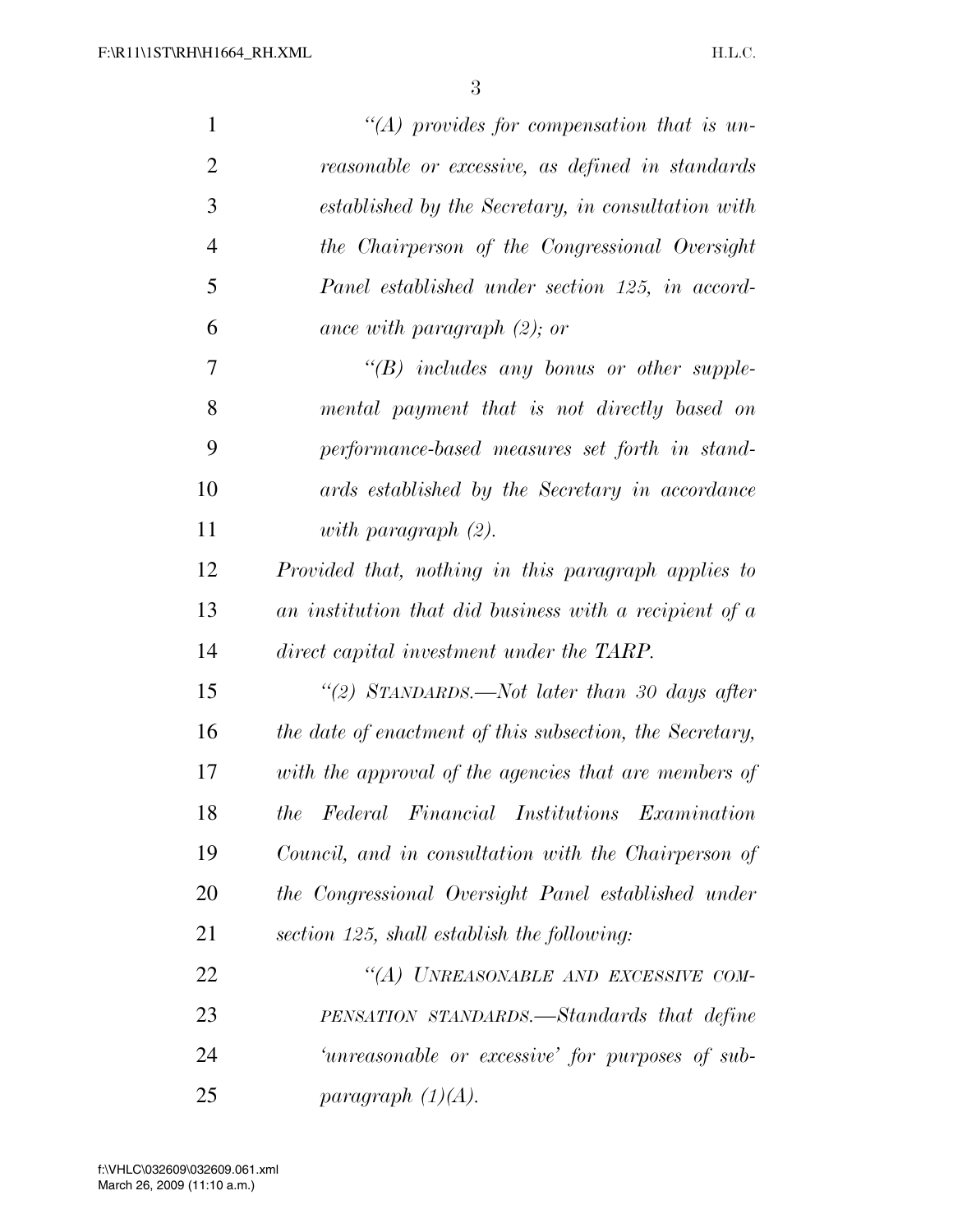| $\mathbf{1}$   | "(B) PERFORMANCE-BASED STANDARDS.-                |
|----------------|---------------------------------------------------|
| $\overline{2}$ | Standards for performance-based measures that     |
| 3              | a financial institution must apply when deter-    |
| $\overline{4}$ | mining whether it may provide a bonus or reten-   |
| 5              | tion payment under paragraph $(1)(B)$ . Such      |
| 6              | performance measures shall include—               |
| 7              | $\lq\lq(i)$ the stability of the financial insti- |
| 8              | tution and its ability to repay or begin re-      |
| 9              | paying the United States for any capital          |
| 10             | investment received under this title;             |
| 11             | $``(ii)$ the performance of the individual        |
| 12             | executive or employee to whom the payment         |
| 13             | <i>relates;</i>                                   |
| 14             | $``(iii)$ adherence by executives and em-         |
| 15             | ployees to appropriate risk management re-        |
| 16             | quirements; and                                   |
| 17             | $``(iv)$ other standards which provide            |
| 18             | greater accountability to shareholders and        |
| 19             | <i>taxpayers.</i>                                 |
| 20             | "(3) REPORTING REQUIREMENT.-                      |
| 21             | "(A) In GENERAL.—Any financial institu-           |
| 22             | tion that is subject to the requirements of para- |
| 23             | graph (1) shall, not later than 90 days after the |
| 24             | date of enactment of this subsection and annu-    |
| 25             | ally on March 31 each year thereafter, transmit   |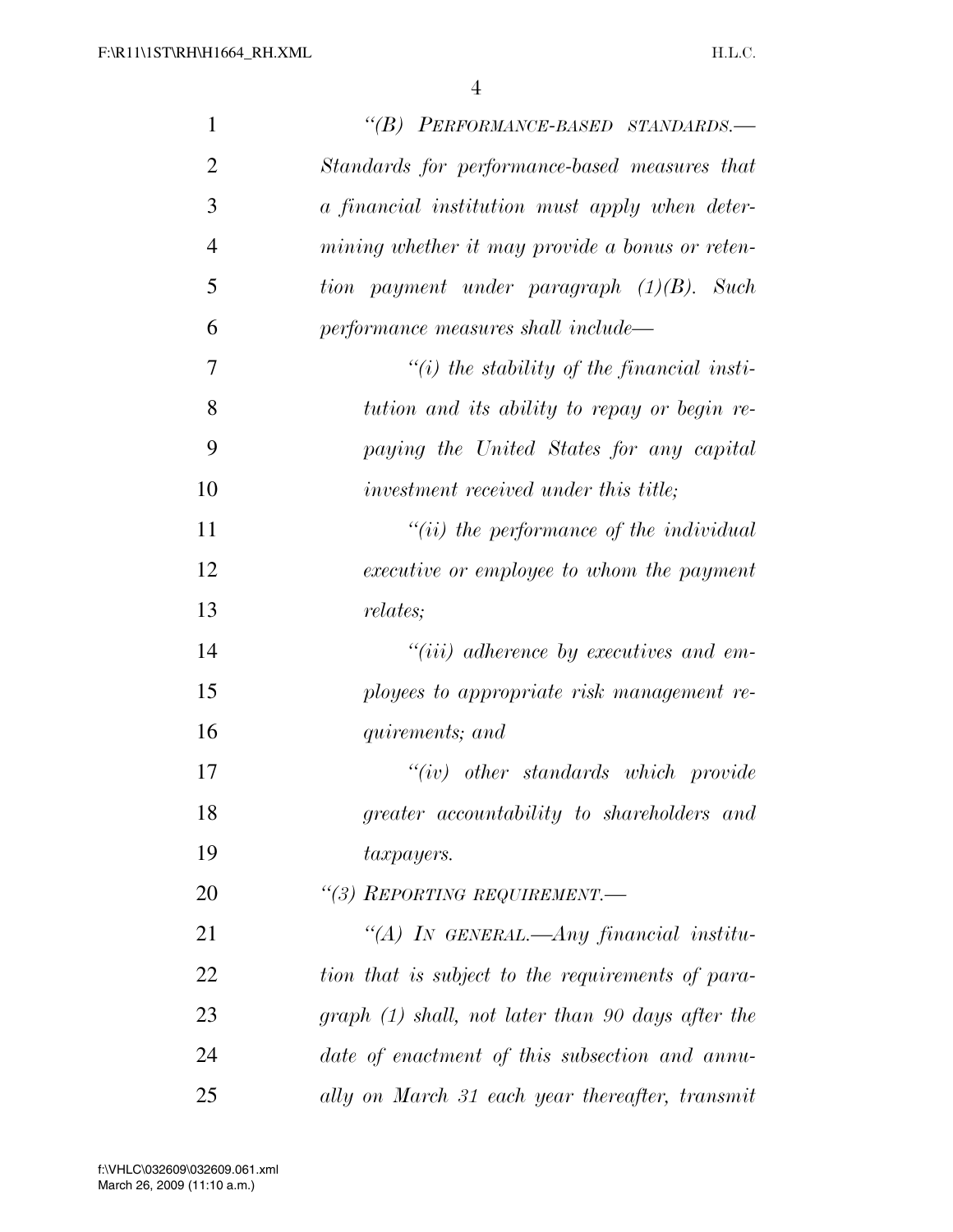| $\mathbf{1}$   | to the Secretary, who shall make a report which     |
|----------------|-----------------------------------------------------|
| $\overline{2}$ | states how many persons (officers, directors, and   |
| 3              | employees) received or will receive total com-      |
| $\overline{4}$ | pensation in that fiscal year in each of the fol-   |
| 5              | <i>lowing amounts:</i>                              |
| 6              | "(i) over $$500,000;$                               |
| 7              | ``(ii) over \$1,000,000;                            |
| 8              | ``(iii) over \$2,000,000;                           |
| 9              | "(iv) over \$3,000,000; and                         |
| 10             | ``(v) over \$5,000,000.                             |
| 11             | The report shall distinguish amounts the institu-   |
| 12             | tion considers to be a bonus and the reason for     |
| 13             | such distinction. The name or identity of persons   |
| 14             | receiving compensation in such amounts shall        |
| 15             | not be required in such reports. The Secretary      |
| 16             | shall make such reports available on the Internet.  |
| 17             | Any financial institution subject to this para-     |
| 18             | graph shall issue a retrospective annual report     |
| 19             | for 2008 and both a prospective and retrospective   |
| 20             | annual report for each subsequent calendar year     |
| 21             | until such institution ceases to be subject to this |
| 22             | paragraph.                                          |
| 23             | "(B) TOTAL COMPENSATION DEFINED.—For                |
| 24             | purposes of this paragraph, the term 'total com-    |
| 25             | pensation' includes all cash payments (including    |